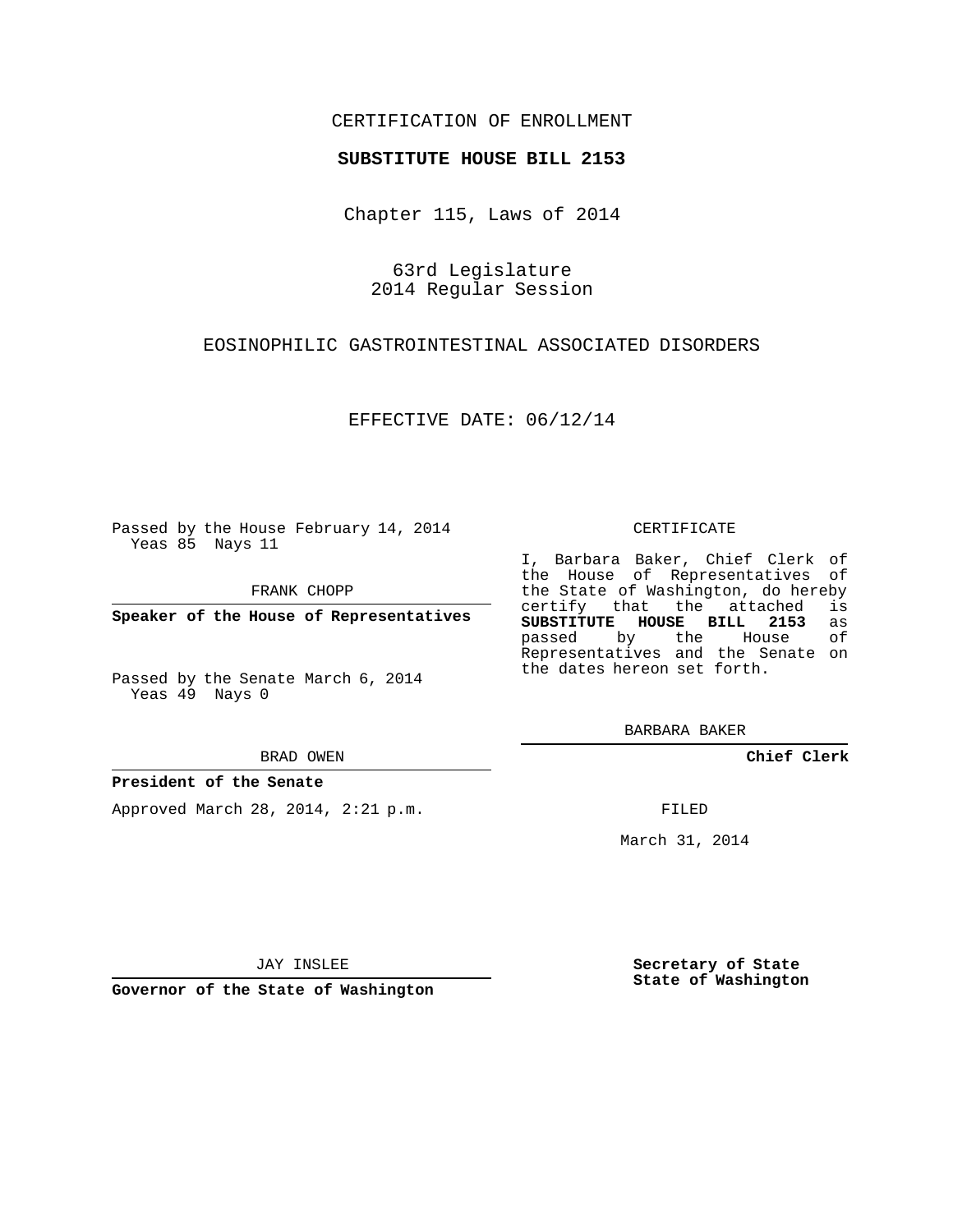# **SUBSTITUTE HOUSE BILL 2153** \_\_\_\_\_\_\_\_\_\_\_\_\_\_\_\_\_\_\_\_\_\_\_\_\_\_\_\_\_\_\_\_\_\_\_\_\_\_\_\_\_\_\_\_\_

\_\_\_\_\_\_\_\_\_\_\_\_\_\_\_\_\_\_\_\_\_\_\_\_\_\_\_\_\_\_\_\_\_\_\_\_\_\_\_\_\_\_\_\_\_

Passed Legislature - 2014 Regular Session

## **State of Washington 63rd Legislature 2014 Regular Session**

**By** House Health Care & Wellness (originally sponsored by Representatives Habib, Tarleton, Ross, Green, Morrell, Springer, Tharinger, Jinkins, Goodman, Van De Wege, Clibborn, Fey, and Riccelli)

READ FIRST TIME 01/28/14.

 AN ACT Relating to the treatment of eosinophilic gastrointestinal associated disorders; adding a new section to chapter 41.05 RCW; and adding a new section to chapter 48.43 RCW.

BE IT ENACTED BY THE LEGISLATURE OF THE STATE OF WASHINGTON:

 NEW SECTION. **Sec. 1.** A new section is added to chapter 41.05 RCW to read as follows:

 (1) Each health benefit plan offered to public employees and their covered dependents under this chapter that is not subject to chapter 48.43 RCW and that is issued or renewed after December 31, 2015, must offer benefits or coverage for medically necessary elemental formula, regardless of delivery method, when a licensed physician or other health care provider with prescriptive authority:

 (a) Diagnoses a patient with an eosinophilic gastrointestinal associated disorder; and

(b) Orders and supervises the use of the elemental formula.

 (2) Nothing in this section prohibits a health benefit plan from requiring prior authorization or imposing other appropriate utilization controls in approving coverage for medically necessary elemental formula.